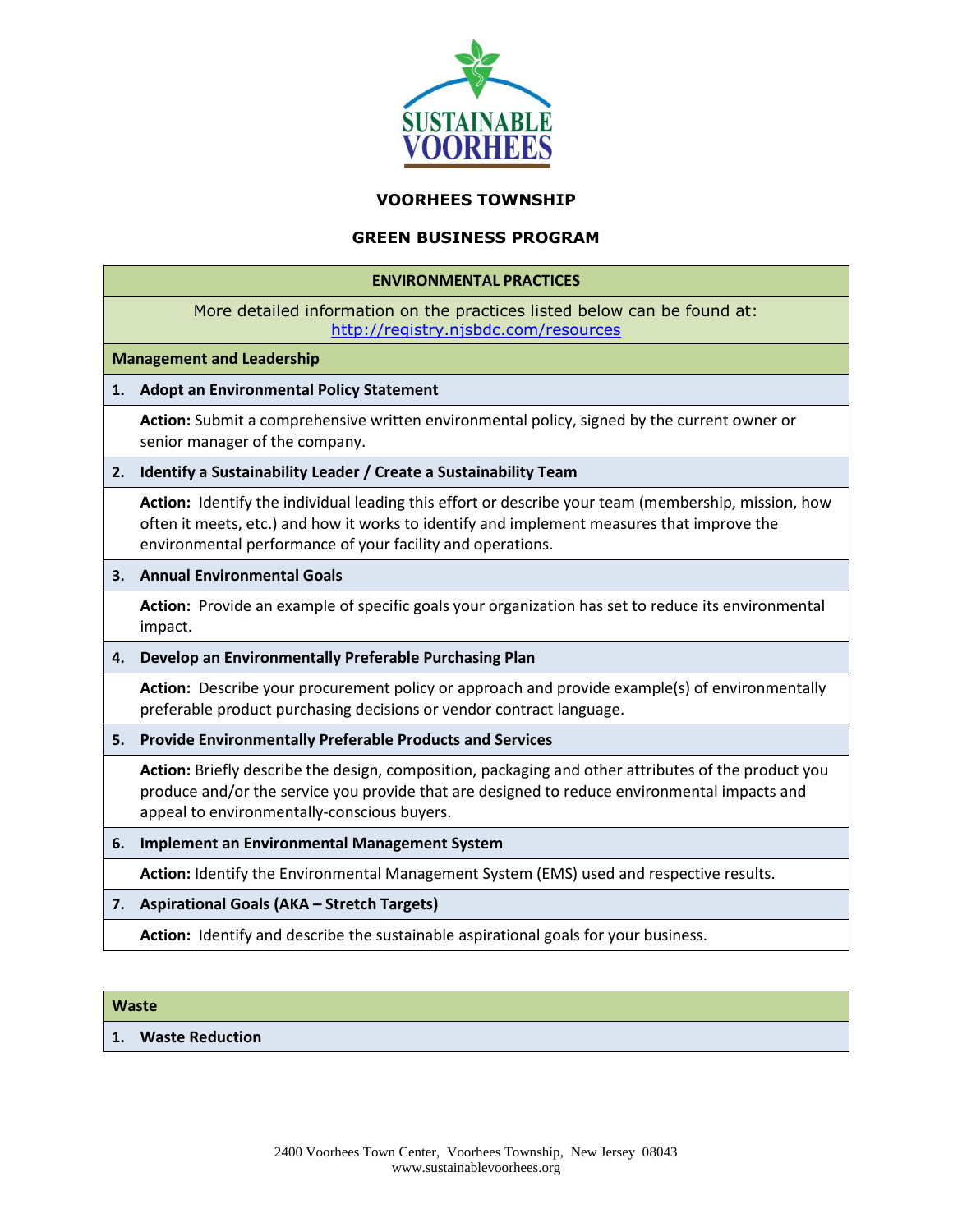

## **a. Conduct a waste audit**

**Action**: Provide results from your facility's waste audit. Describe actions you will implement to reduce waste.

## **b. Improve the efficiency of your procurement process.**

**Action:** Describe action taken and include results (e.g. lbs. of materials or waste reduced) and cost savings where available.

## **c. Improve the efficiency of your operations**

**Action:** Describe action taken and include results (e.g. lbs. of materials or waste reduced) and cost savings where available.

## **d. Reduce packaging waste**

**Action:** Describe action taken and include results (e.g. lbs. of materials or waste reduced) and cost savings where available.

## **2. Waste Reuse**

## **a. Reuse, sell, or donate unwanted items and materials.**

**Action:** Describe action taken and include results (e.g. lbs. of materials or waste reduced) and cost savings where available.

# **3. Waste Recycling**

**a. Implement an office recycling program for all waste materials that cannot be reduced or reused.**

**Action:** List materials recycled by your facility and quantities (e.g. lbs.) and cost savings where available.

**b. Recycle your computers, monitors, laptops, portable computers and televisions through an environmentally sound recycling program**

**Action:** List materials recycled by your facility and quantities (e.g. lbs.) and cost savings where available.

**c. Expand your recycling program to include non-office related materials (e.g. fats/oils/grease, food waste, construction materials, etc.).**

**Action:** List materials recycled by your facility and quantities (e.g. lbs.) and cost savings where available.

# **4. Hazardous Waste/Toxic Use Reduction**

**a. Reduce hazardous waste generation by substituting with less toxic materials and products**

**Action:** Describe and include results (e.g. lbs. of hazardous waste eliminated or lbs. of toxic material use reduced) and costs savings where available.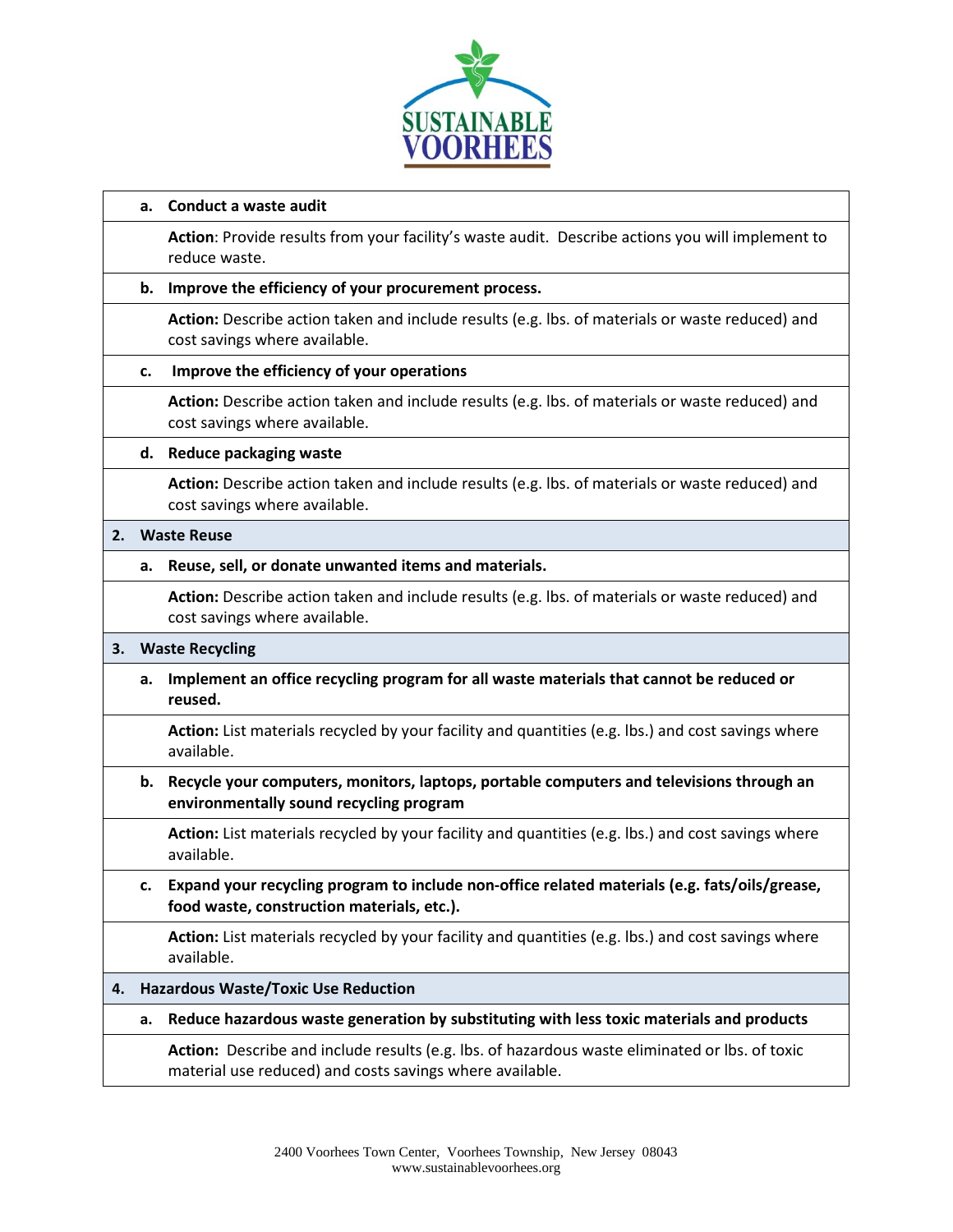

## **b. Reduce hazardous waste generation through equipment and process changes.**

**Action:** Describe and include results (e.g. lbs. of hazardous waste eliminated or lbs. of toxic material use reduced) and costs savings where available.

## **c. Establish spill prevention and response procedures.**

**Action:** Describe spill prevention and response procedures.

#### **Energy**

## **1. Energy Efficiency**

# **a. Perform Energy [Benchmarking](http://www.njcleanenergy.com/commercial-industrial/programs/benchmarking/energy-benchmarking-home) for your facility**

**Action:** Provide results from your facility's benchmarking study.

## **b. Conduct a comprehensive energy audit**

**Action:** Provide results from your facility's energy audit. Describe actions you will implement to reduce energy.

# **c. Improve energy efficiency of building**

**Action:** Describe measures taken to improve the energy efficiency of your facility and include results (e.g. kWh, Therms, or gallons of fuel reduced) and costs savings where available.

#### **d. Improve efficiency of HVAC and other systems**

**Action:** Describe measures taken to improve the energy efficiency of your facility and include results (e.g. kWh, Therms, or gallons of fuel reduced) and costs savings where available.

#### **e. Improve efficiency of office & industrial equipment**

**Action:** Describe measures taken to improve the energy efficiency of your facility and include results (e.g. kWh, Therms, or gallons of fuel reduced) and costs savings where available.

# **f. Improve efficiency of lighting**

**Action:** Describe measures taken to improve the energy efficiency of your facility and include results (e.g. kWh reduced) and costs savings where available.

**g. Use energy management software systems to control lighting, HVAC systems, and to turn off computers and printers, vending machines and other equipment**

**Action:** Describe measures taken to improve the energy efficiency of your facility and include results (e.g. kWh, Therms, or gallons of fuel reduced) and costs savings where available.

**h. Train employees on basic conservation practices such as turning off lights and equipment when not in use**

**Action:** Describe educational program implemented to train employees and results (e.g. kWh, Therms, or gallons of fuel reduced) and costs savings where available.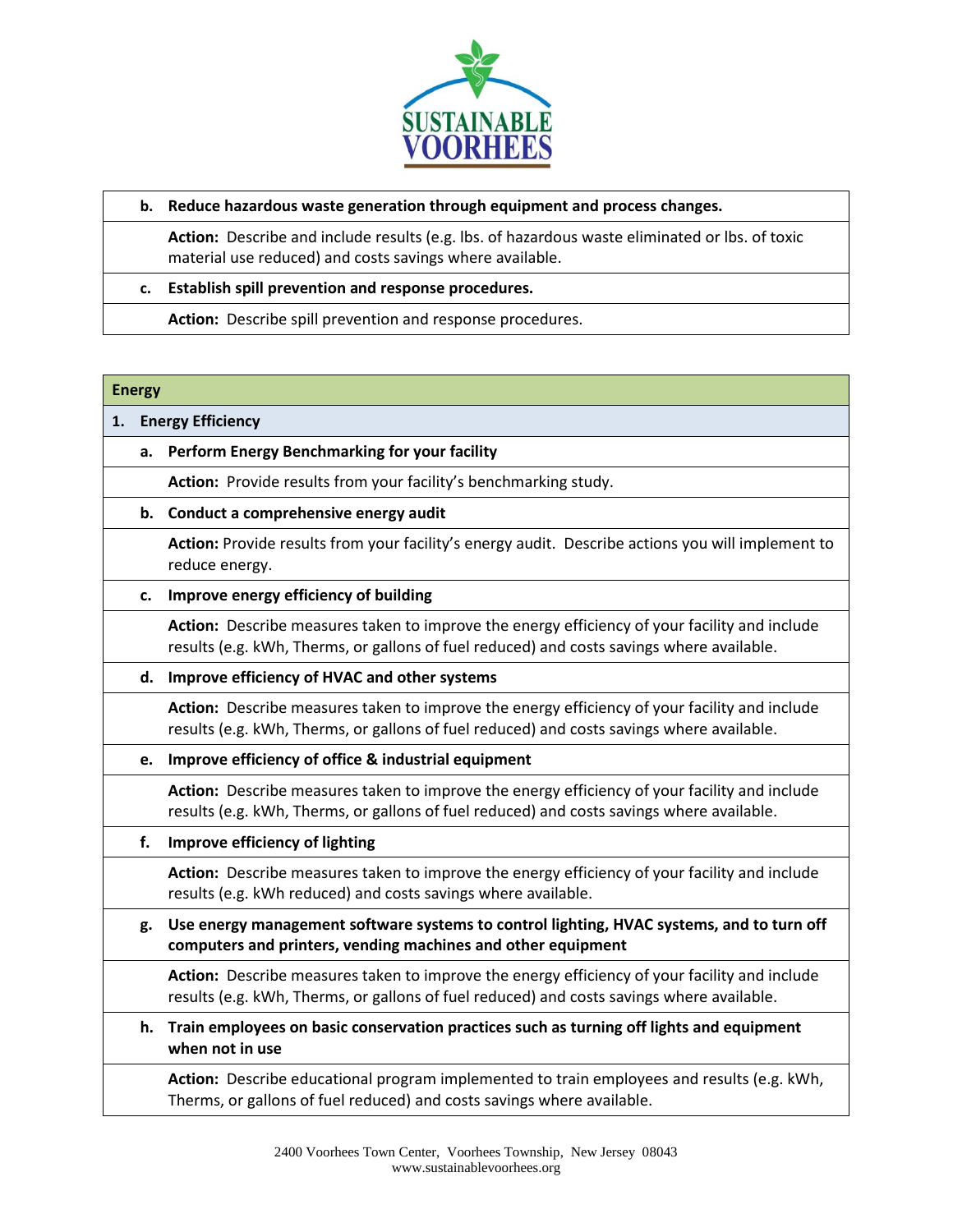

# **i. Contact your utility or a demand response management company about peak load management. Modify production schedules to limit peak energy use and save money.**

**Action:** Describe actions taken to limit peak energy use and results (e.g. kWh, Therms, or gallons of fuel reduced) and costs savings where available.

# **2. Renewable Energy**

# **a. Install on-site renewable energy systems such as photovoltaic or wind energy**

**Action:** Describe renewable energy systems installed at your facility and include results (e.g. kWh generated) and cost savings where available. Describe type of renewable energy contract or credits purchased and include amount (e.g. kWh) where available.

# **Transportation**

# **1. Minimize number of employee commute trips taken by single occupancy vehicles**

**Action:** Describe measures taken to reduce the number of employee commute trips taken by single occupancy vehicles and include results (e.g. reduction in vehicle miles travelled or gallons of fuel reduced) where available.

# **2. Increase efficiency of business travel**

**Action**: Describe measures taken to support efficient business travel through teleconferencing, ridesharing and other means and include results (e.g. reduction in vehicle miles travelled or gallons of fuel reduced) and cost savings where available.

# **3. Maximize efficiency of fleet vehicles**

**Action:** Describe measures taken to conserve fuel use in fleet vehicles and include results (e.g. reduction in vehicle miles travelled or gallons of fuel reduced) and cost savings where available.

# **4. Encourage use of alternative fuel vehicles**

**Action**: Describe measures taken to encourage the use of alternative fuel vehicles.

| <b>Water</b> |                           |                                                                                                                     |  |  |  |
|--------------|---------------------------|---------------------------------------------------------------------------------------------------------------------|--|--|--|
|              | <b>Water Conservation</b> |                                                                                                                     |  |  |  |
|              |                           | a. Conduct a water use audit to identify conservation opportunities                                                 |  |  |  |
|              |                           | Action: Provide results from your facility's water audit. Describe actions you will implement<br>to reduce water.   |  |  |  |
|              | b.                        | Install water efficient equipment, appliances, and plumbing fixtures                                                |  |  |  |
|              |                           | Action: Describe actions and include results (e.g. gallons of water conserved) and cost<br>savings where available. |  |  |  |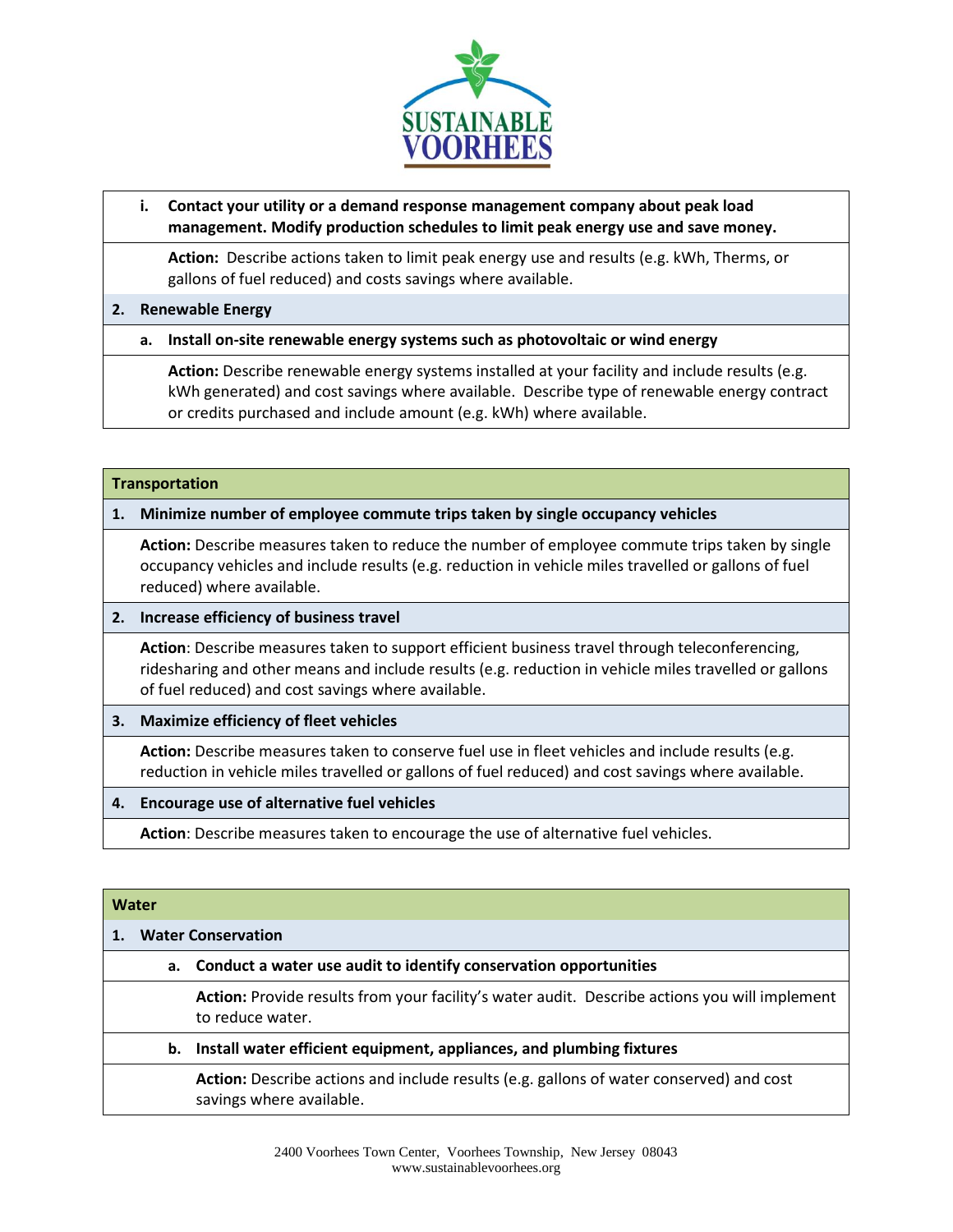

| c. | Optimize water use for heating and cooling systems                                                                  |
|----|---------------------------------------------------------------------------------------------------------------------|
|    | Action: Describe actions and include results (e.g. gallons of water conserved) and cost<br>savings where available. |
|    | d. Eliminate non-critical cleaning processes and maximize dry cleanup where feasible                                |
|    | Action: Describe actions and include results (e.g. gallons of water conserved) and cost<br>savings where available. |
| e. | Use harvested rain water for non-potable use (e.g. flushing toilets) or landscape irrigation                        |
|    | Action: Describe actions and include results (e.g. gallons of water conserved) and cost<br>savings where available. |
| f. | Landscape with native and drought-resistant plants and minimize turf                                                |
|    | Action: Describe actions and include results (e.g. gallons of water conserved) and cost<br>savings where available. |
| g. | <b>Optimize irrigation systems</b>                                                                                  |
|    | Action: Describe actions and include results (e.g. gallons of water conserved) and cost<br>savings where available. |
| 2. | <b>Storm Water Management and Site Design</b>                                                                       |
|    |                                                                                                                     |
| a. | Reduce stormwater runoff through landscape design, reduction of impervious surfaces,<br>and green infrastructure    |
|    | Action: Describe projects implemented to reduce stormwater runoff.                                                  |
|    | b. Keep pollutants out of storm drains and waterways                                                                |
|    | Action: Describe projects implemented to keep pollutants out of storm drains and<br>waterways.                      |
| c. | <b>Implement Integrated Pest Management (IPM) practices</b>                                                         |
|    | Action: Describe Integrated Pest Management practices that were implemented.                                        |
| d. | Apply fertilizer only when necessary and at minimum rates                                                           |
|    | Action: Describe actions taken to minimize or eliminate the use of fertilizer.                                      |
| e. | Use best management practices to control ice on paved surfaces                                                      |

# **Green Building**

**1. Other Green Building Practices independent of LEED**

**Action:** Identify and describe the green building practice implemented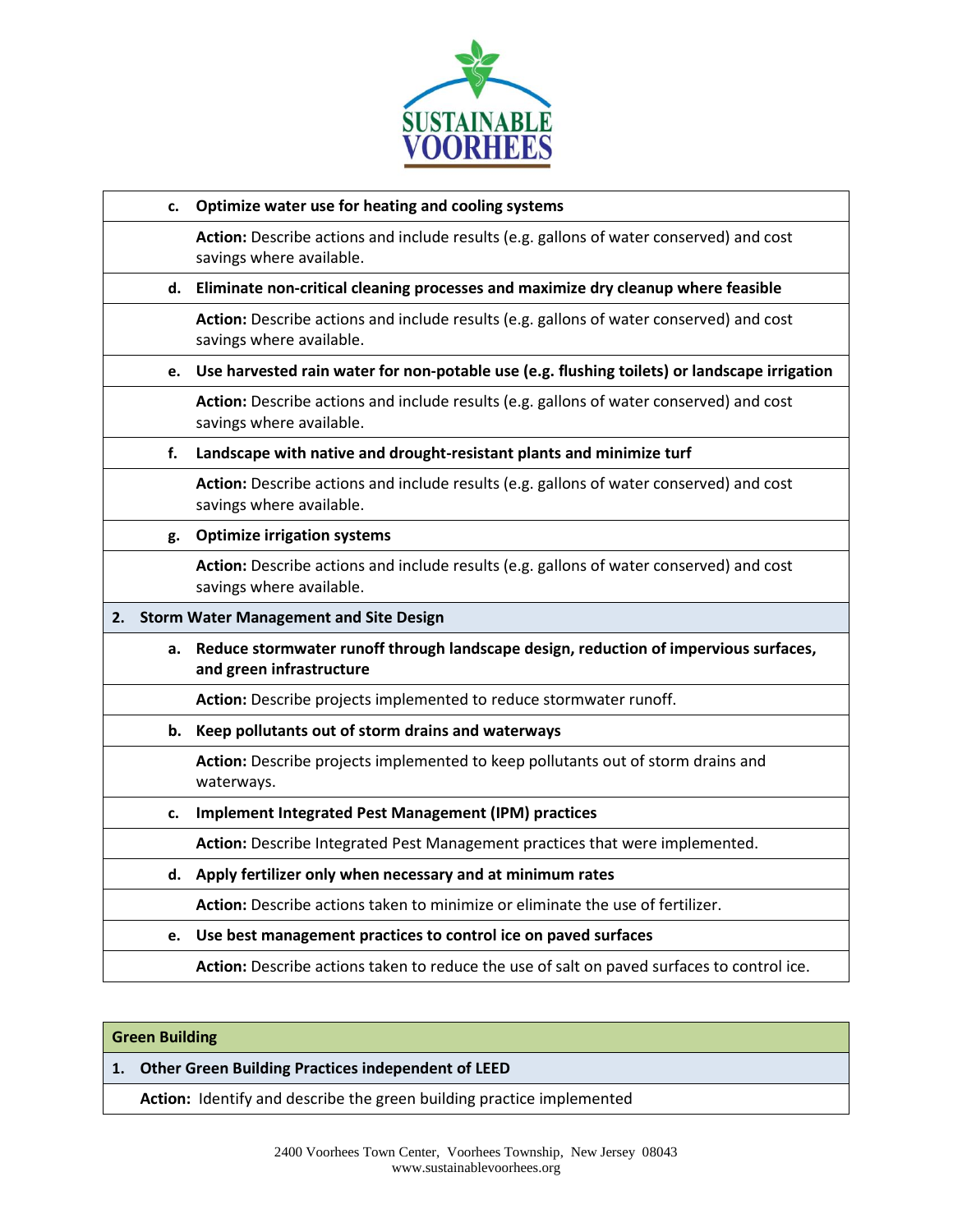

## **Environmental and Community Restoration**

## **1. Environmental Restoration Projects**

**a. Look for opportunities to restore or enhance your own property or help with community efforts**

**Action**: Describe participation or sponsorship of environmental restoration projects in your community (e.g. stream cleanups, enhancement of wildlife habitat, etc.).Provide measurable results, for example, acres restored or protected.

#### **2. Share your Environmental Successes**

**a. Share your environmental successes and tips with business partners, trade association members, customers, vendors and the neighboring community**

**Action:** Describe opportunities where you shared your environmental successes and tips with business partners, trade association members, customers, vendors and the neighboring community.

| <b>Emergency Preparedness</b> |                                    |                                                                                                           |  |  |
|-------------------------------|------------------------------------|-----------------------------------------------------------------------------------------------------------|--|--|
|                               | <b>Be Prepared for Emergencies</b> |                                                                                                           |  |  |
|                               | a.                                 | Take steps to better prepare for emergencies such as natural disasters                                    |  |  |
|                               |                                    | Action: Identify actions implemented to be better prepared for emergencies.                               |  |  |
|                               | b.                                 | Become involved with your local Community Emergency Response Team (CERT)                                  |  |  |
|                               |                                    | Action: Describe participation or partnership formed through attendance of CERT workshops<br>and classes. |  |  |

| <b>Community</b> |                                                                                                                                                                                     |  |  |  |
|------------------|-------------------------------------------------------------------------------------------------------------------------------------------------------------------------------------|--|--|--|
| 1.               | Support the Well-being of your Employees                                                                                                                                            |  |  |  |
|                  | Action: Describe the actions taken to implement the Workplace Wellness Campaign program.<br>Provide measurable results, for example, sick days reduced and associated cost savings. |  |  |  |
| 2.               | <b>Improve Indoor Air Quality</b>                                                                                                                                                   |  |  |  |
|                  | <b>Action:</b> Identify and describe action taken to improve the indoor air quality for your employees.                                                                             |  |  |  |
| 3.               | <b>Serve Customers with Disabilities</b>                                                                                                                                            |  |  |  |
|                  | <b>Action:</b> Identify policies and practices that you have implemented to help to welcome customers                                                                               |  |  |  |

with disabilities.